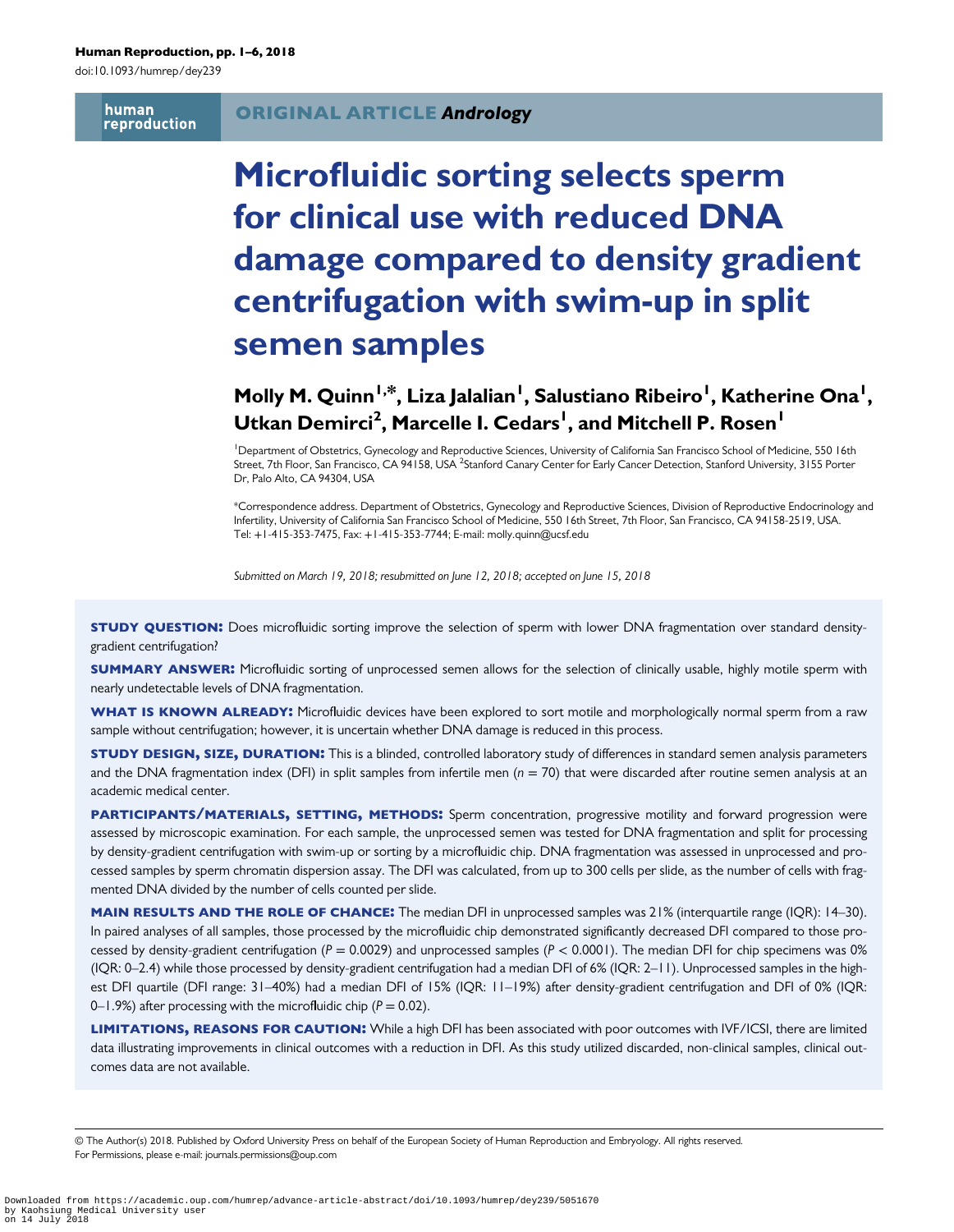WIDER IMPLICATIONS OF THE FINDINGS: While microfluidic sorting of unprocessed semen allowed for the selection of clinically usable, highly motile sperm with nearly undetectable levels of DNA fragmentation, standard processing by density-gradient centrifugation with swim-up did not increase DNA fragmentation in an infertile population. The proposed microfluidic technology offers a flow-free approach to sort sperm, requiring no peripheral equipment or filtration step, while minimizing hands-on time.

STUDY FUNDING/COMPETING INTEREST(S): No external funding to declare. Utkan Demirci, PhD is the Co-founder and Scientific Advisor for DxNow Inc., LevitasBio Inc. and Koek Biotech. Mitchell Rosen, MD is a member of the Clinical Advisory Board for DxNow Inc.

Key words: microfluidics / sperm / DNA fragmentation / density-gradient centrifugation / swim-up

### Introduction

Male factor infertility is common, but poorly understood. The conventional semen analysis does not reliably predict fertility or treatment response, suggesting that sperm production is only part of the problem [\(Barratt](#page-4-0) et al., 2010). In order to investigate other aspects in which sperm can impact embryonic development, assays for assessment of sperm DNA integrity have been sought to better understand how sperm quality may predict male fertility.

Sperm DNA fragmentation is increased in infertile men with abnormalities in standard semen analysis parameters, including concentration, motility and morphology [\(Moskovtsev](#page-5-0) et al., 2009). In addition, up to 11% of normozoospermic, infertile men have significant DNA damage and 5% of infertile men with sperm parameters above the 50th percentile have significant DNA fragmentation (Zini et al.[, 2002;](#page-5-0) Belloc et al.[, 2014\)](#page-4-0). While the American Society for Reproductive Medicine (ASRM) does not recommend the routine use of sperm DNA testing because of a concern that testing does not consistently predict treatment outcomes, there are data associating sperm DNA fragmentation with low potential for natural fertility, prolonged time to pregnancy, lower fertilization rates, impaired embryo progression and quality, decreased pregnancy rates in IVF/ ICSI cycles, and increased pregnancy loss after ART [\(Evenson](#page-5-0) et al., 1999; Spano et al.[, 2000;](#page-5-0) [Robinson](#page-5-0) et al., 2008; Simon et al.[, 2014](#page-5-0)). These data are questioned on the basis of small study groups with inappropriate controls, and lack of validation of testing thresholds ([Practice Committee of the](#page-5-0) [American Society for Reproductive Medicine, 2013\)](#page-5-0).

The etiology of sperm DNA fragmentation is likely multifactorial. While some data have supported a role for heat exposure (Paul [et al.](#page-5-0), [2008](#page-5-0)), others have implicated semen processing methods (Zini [et al.](#page-5-0), [2000](#page-5-0), Nabi et al.[, 2014\)](#page-5-0). Nevertheless, oxidative stress is thought to be a common denominator in sperm DNA damage ([Barratt](#page-4-0) et al., [2010](#page-4-0); [Practice Committee of the American Society for Reproductive](#page-5-0) [Medicine, 2013\)](#page-5-0). Repetitive washing of sperm by serial centrifugation is associated with the generation of reactive oxygen species ([Zalata](#page-5-0) et al.[, 1995\)](#page-5-0). Standard semen processing by density-gradient centrifugation has also been associated with decreased DNA integrity [\(Zini](#page-5-0) et al.[, 2000](#page-5-0)). However, others have demonstrated similar ([Malvezzi](#page-5-0) et al.[, 2014\)](#page-5-0) or reduced (Wang et al.[, 2014;](#page-5-0) [Fariello](#page-5-0) et al., 2009) DNA fragmentation after density-gradient centrifugation compared with unprocessed samples.

Microfluidics has emerged as a high-throughput, automated and sensitive platform for application in various areas including biological and chemical analysis, point-of-care testing, forensic analysis and medical diagnostics (Song et al.[, 2009](#page-5-0); Zhang et al.[, 2011](#page-5-0); [Tasoglu et al., 2013a,](#page-5-0)

[2013b](#page-5-0); [Knowlton](#page-5-0) et al., 2015; Reece et al.[, 2016](#page-5-0); Azo et al.[, 2016\)](#page-4-0). In recent years, microfluidics has been increasingly incorporated into the field of cryobiology and ART. Several microfluidic devices have been explored to sort motile and morphologically normal sperm from a raw sample without centrifugation, thereby potentially avoiding oxidative stress and DNA damage (Cho et al. [2003](#page-5-0); [Schuster](#page-5-0) et al., 2003; [Zhang](#page-5-0) et al. [2011](#page-5-0); [Tasoglu et al., 2013a](#page-5-0), [2013b](#page-5-0); [Asghar](#page-4-0) et al. 2014; [Shirota](#page-5-0) et al.[, 2016](#page-5-0); [Chinnasamy](#page-5-0) et al., 2017). Historically, the complexity of using microfluidic devices and the reliance on laminar flow, requiring a pump or gravity-dependent structure, have been barriers to clinical implementation. Additional limitations have included a selection efficiency that is unsatisfactory for samples with low sperm counts, prolonged processing times precluding use in the ART clinic, and the inability to completely eliminate dead sperm and debris in the absence of a filtering step ([Schuster](#page-5-0) et al., 2003; Cho et al.[, 2003](#page-5-0); [Shirota](#page-5-0) et al., 2016).

We introduce a mechanism for sperm sorting involving a spaceconstrained microfluidic sorting chip that is rapid, flow and chemicalfree, and involves just two pipetting steps. A biodesign for channel length, height and travel time maximizes the sorting capability and recovery efficiency for ICSI. We sought to determine if the spaceconstrained microfluidic sperm separation method improves the selection of sperm for use with ICSI, with lower DNA fragmentation over standard density-gradient centrifugation with a swim-up step in split semen samples.

### Materials and Methods

This is a blinded, controlled laboratory study of differences in standard semen analysis parameters and the DNA fragmentation index (DFI) in split samples that were discarded after routine semen analysis. This study was deemed exempt from Institutional Review Board review or written informed consent as the samples utilized were not linked to personal identifiers.

#### Semen analysis and processing

Discarded fresh routine semen analysis samples ( $n = 70$ ) were consecutively collected. Semen analysis was performed by manual count of unprocessed samples following liquefaction. Microscopic examination included assessment of concentration, progressive motility (expressed as a %), and forward progression (overall assessment of sperm speed and directionality). For each sample, an aliquot of unprocessed semen was set aside for DFI analysis and the remainder split for processing by density-gradient centrifugation with swim-up and sorting by a microfluidic chip. The processing of samples was performed by two individuals who coded all the slides.

Density-gradient centrifugation was performed with a single 2 ml layer of 90% ISolate media (Irvine Scientific, Santa Ana, CA, USA) in a 15 ml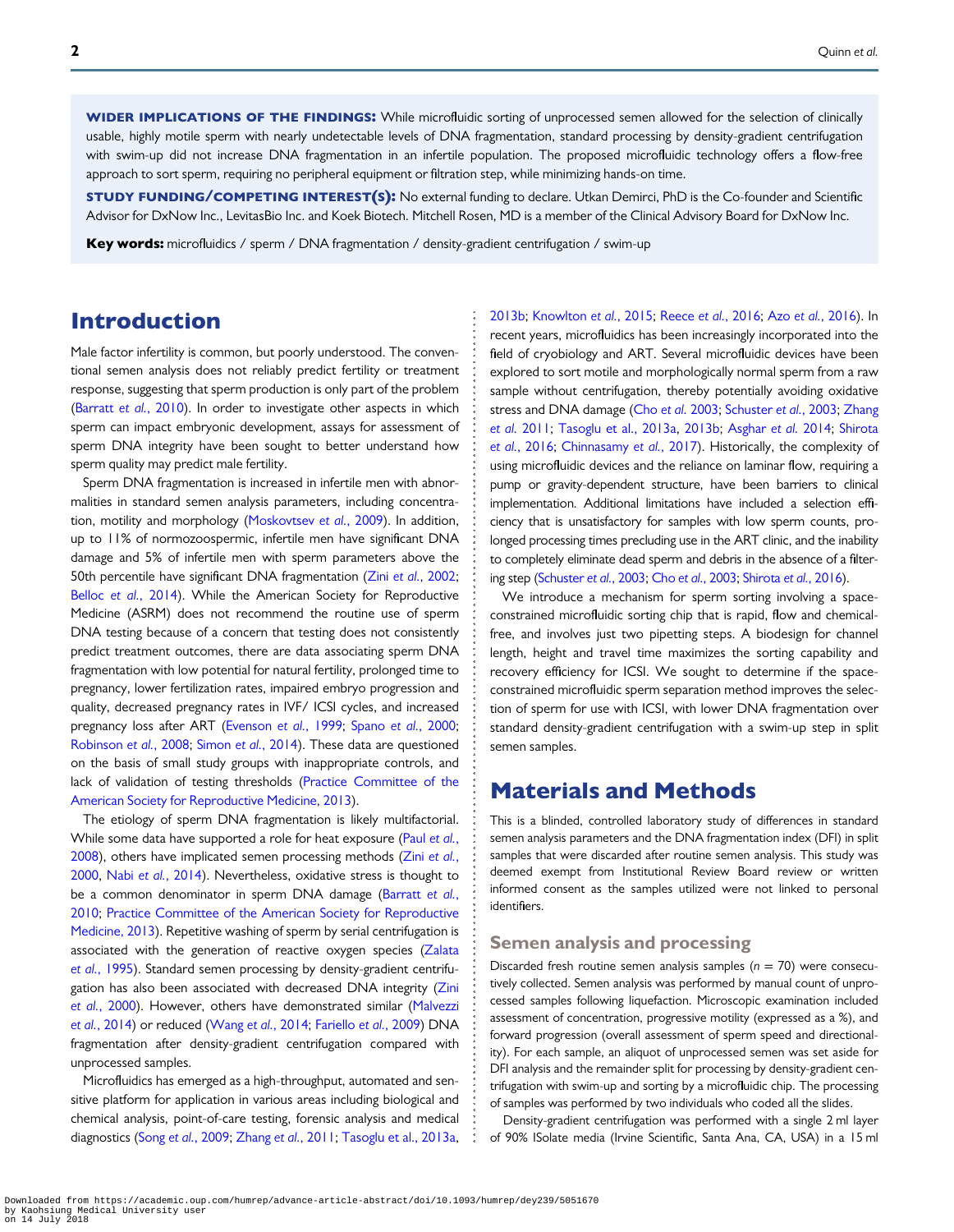conical tube. A sample (1 ml) of the specimen was layered on top of the ISolate and centrifuged at 149 g at room temperature for 10 min. After centrifugation, the pellet was removed and placed into a clean conical tube with 5 ml of Sperm Washing Medium (Irvine Scientific, Santa Ana, CA, USA) and subsequently centrifuged at 149 g for 5 min. The supernatant was removed and the pellet was resuspended in 4 ml of Sperm Washing Medium. The sample remained at room temperature to allow for a swimup to occur for 30 min to 1 h and the top 300 ul was removed and used for analysis.

Microfluidic sperm sorting was performed with the FERTILE (Zymot) device (DxNow Inc., Gaithersburg, MD, USA), a single-use chip with an inlet sample chamber connected to an outlet collection chamber by a microfluidic channel. The dimensions of the microchannels between the inlet and outlet port hydrodynamically constrain the migration of compromised sperm while allowing motile sperm to progress to the outlet, as described previously (Zhang et al.[, 2011;](#page-5-0) [Tasoglu et al., 2013a](#page-5-0), [2013b\)](#page-5-0). The microfluidic chip was loaded with Sperm Washing Medium prior to the addition of semen. A total of 50 µl of semen was processed. The chip was subsequently incubated for 30 min at 37°C. Processed sample was collected from the outlet of the chip for assessment of DNA fragmentation.

#### Sperm DNA fragmentation

DNA fragmentation was assessed using the SpermFunc® Sperm DNA Fragmentation test kit utilizing the sperm chromatin dispersion (SCD) method (BRED Life Science, Shenzhen City GD, China). For this assay, intact, unfixed spermatozoa are immersed in an inert agarose microgel on a slide. An initial acid denaturation step is followed by application of a lysing solution to remove nuclear proteins. The slides are stained with Wright's staining solution (Merck, Darmstadt, Germany) and visualized under a bright field microscope. In the absence of DNA breakage, nucleoids with large halos of spreading DNA loops are seen. Nucleoids from spermatozoa with fragmented DNA, however, do not show a dispersion halo ([Fernández](#page-5-0) et al., 2003). The SCD test has been correlated with other sperm DNA fragmentation tests to various degrees [\(Ribas-Maynou](#page-5-0) et al., [2013](#page-5-0); [Evenson, 2016\)](#page-5-0), with one report demonstrating an r of 0.93–0.94 in comparison with the TdT (terminal deoxynucleotidyl transferase) mediated dUDP nick-end labeling (TUNEL) assay and 0.87–0.99 for sperm chromatin structure analysis [\(Chohan](#page-5-0) et al., 2006). The SCD test was selected for this analysis owing to ease of use of a commercially available kit and cost.

Interpretation of DNA fragmentation by the SCD method on stained slides was performed by personnel who were blinded to the method of processing. The DFI was defined as number of cells with fragmented DNA divided by the number of total cells on a slide. Up to 300 cells were counted per slide. On slides with fewer total cells, 300 high power fields (×40 magnification) were examined. All slides were read by two individuals, each blinded to the method of processing and to the other's results.

#### **Statistics**

Summary descriptive statistics, including semen analysis parameters, were calculated with median values and interquartile ranges (IQR) for variables with skewed distributions. Samples were divided into DFI quartiles based on the DFI in the unprocessed sample. Linear regression models were built to investigate any association between DFI and sperm concentration and progressive motility in unprocessed samples. All DFI values underwent angular (arcsine) transformation prior to statistical testing. Statistical analysis was performed by Wilcoxon Signed-Rank test of paired samples due to the non-parametric distribution of outcomes of interest. Statistical analyses were performed using STATA version 14 (Stata Corp., College Station, TX, USA). A value of  $P < 0.05$  was considered significant.

### **Results**

Semen analysis parameters by the method of processing are displayed in Table I. The concentration of sperm was decreased after the sperm cells were processed by the microfluidic chip compared to centrifugation. However, after microfluidic processing the progressive motility of the sample was 100% compared with a median of 91% (IQR: 86–95) after density-gradient centrifugation with swim-up  $(P < 0.0001)$ . Sperm concentration and progressive motility by quartile of DFI in the unprocessed sample are depicted in Table II. Quartile of DFI in the unprocessed sample was predictive of progressive motility (coefficient −3.1, P < 0.01) but not concentration. The distributions of DFI in unprocessed and processed samples are depicted in Fig. [1](#page-3-0). Staining was insufficient to allow for assessment of DFI in 21 of 210 samples. Samples processed by the microfluidic chip had significantly lower DFI compared to paired samples that were unprocessed or processed by density-gradient centrifugation. The median DFI for chip specimens was 0% (IQR: 0–2.4) while those processed by density-gradient centrifugation with swim-up had a median DFI of 6% (IQR: 3–11.5). Unprocessed samples yielding the highest DFI quartile (DFI range: 31–40%) had a median DFI of 15% (IQR: 11–19%) after densitygradient centrifugation and DFI 0% (IQR: 0–1.9%) after processing with the microfluidic chip ( $P = 0.02$ ). Representative images of a sample processed by centrifuge and chip are displayed as Fig. [2a](#page-3-0) and b.

#### Table I Semen analysis parameters by method of processing  $(n = 70)$ .

|                                                                                           | Concentration <sup>a</sup>  | <b>Progressive</b><br>motility $(\%)^a$ |
|-------------------------------------------------------------------------------------------|-----------------------------|-----------------------------------------|
| Unprocessed $(n = 70)$                                                                    | 82 (61–133) M/ml $^{b,c}$   | 54 $(47-61)^{b,c}$                      |
| Density-gradient<br>centrifuge $(n = 70)$                                                 | $8(6-11)$ M/ml <sup>c</sup> | 91 $(86 - 95)^c$                        |
| Microfluidic chip ( $n = 70$ )                                                            | $10(1-20)/hpf$              | $100(100 - 100)$                        |
| <sup>a</sup> Median (interquartile range)<br>$\sim$ $\sim$ $\sim$ $\sim$ $\sim$<br>1.4.11 |                             |                                         |

Wilcoxon Signed-Rank testing:

 $\rm ^{b}P$  < 0.0001 versus density-gradient centrifuge.

 $c^2P < 0.0001$  versus microfluidic chip.

hpf, High-powered field.

| <b>Table II</b> Semen analysis parameters by quartile of |  |
|----------------------------------------------------------|--|
| DNA fragmentation index in unprocessed samples.          |  |

| DFI quartile <sup>a,b</sup> , DFI<br>range $(\%)$ | Concentration<br>$(M/ml)^b$ | <b>Progressive</b><br>motility (%)b,c |
|---------------------------------------------------|-----------------------------|---------------------------------------|
| Quartile $1 (n = 20)$ , $11.5 (8.5-14)$           | $106(81-173)$               | $58(52 - 66)$                         |
| Quartile 2 ( $n = 18$ ), 17.5 (16-20)             | 74 (58-125)                 | 55 $(48-61)$                          |
| Quartile 3 ( $n = 14$ ),<br>24.5 (23.0-27.0)      | $102(65 - 148)$             | $51(37-56)$                           |
| Quartile 4 ( $n = 17$ ), 37 (33-40)               | $62(50-78)$                 | $51(44-58)$                           |

<sup>a</sup> From unprocessed sample.

**b**Median (interquartile ranges).

 $\mathrm{c}_P$  < 0.01 (linear regression of DFI quartile on motility).

DFI, DNA fragmentation index.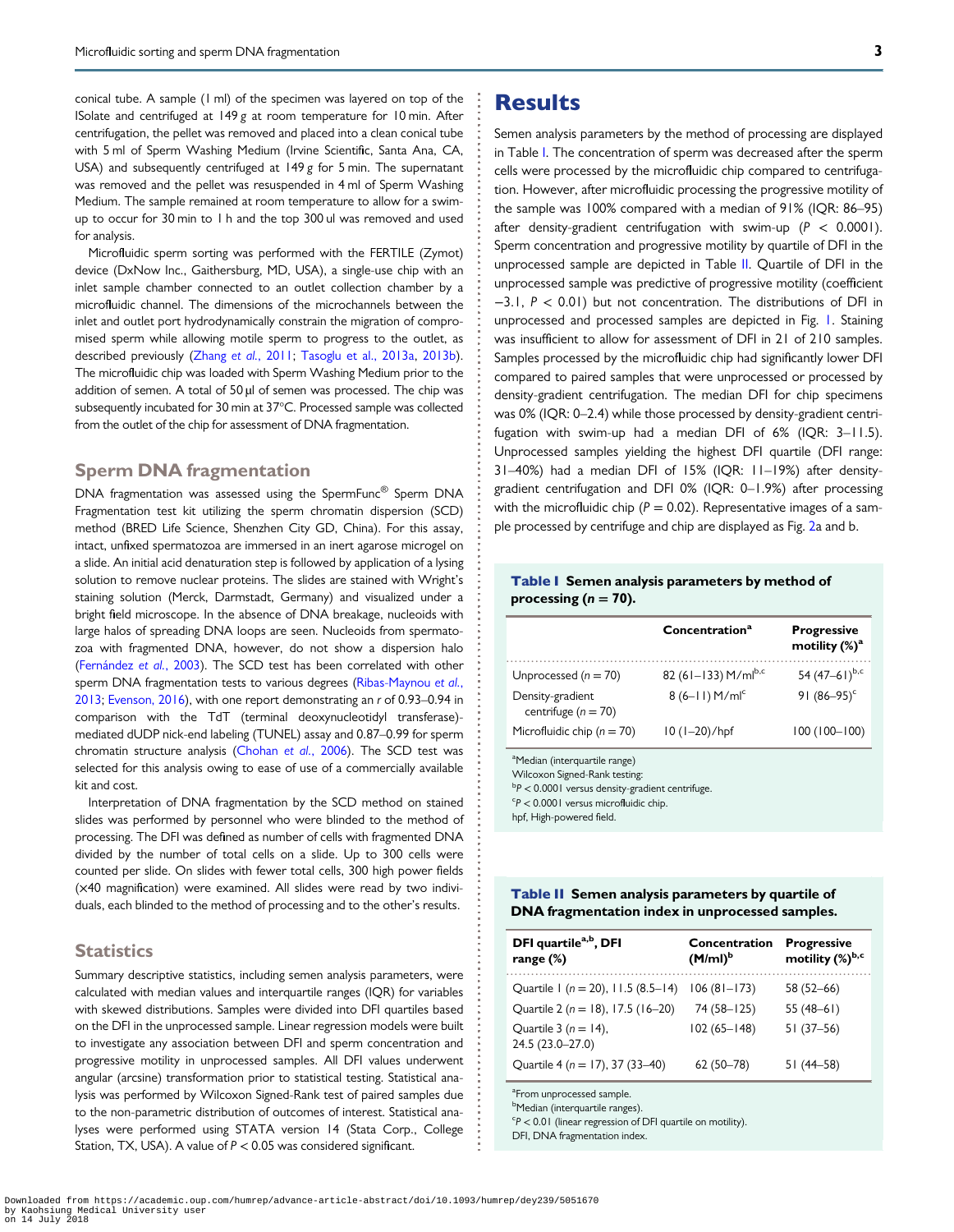### <span id="page-3-0"></span>**Discussion**

We demonstrate that microfluidic sorting of unprocessed semen allows for the selection of clinically usable, highly motile sperm with nearly undetectable levels of DNA fragmentation. Standard processing by density-gradient centrifugation with swim-up did not increase DNA



Figure I DNA fragmentation by method of processing human sperm. Box plots for each method of processing demonstrating median DNA fragmentation index (DFI) as horizontal value within shaded box, 25th and 75th percentiles as lower and upper bounds of shaded box, and whiskers demonstrating 1.5 times the upper or lower quartile.  $*P < 0.0001$  versus chip and centrifuge  $*P = 0.0029$  versus chip (Wilcoxon Signed-Rank Test for Paired Samples performed after arcsine transformation of DFI).

fragmentation, yet paired samples processed with the microfluidic chip demonstrated a significantly lower DFI for the latter. Our results are consistent with those of a prior report which demonstrated increased efficiency of microfluidic-based sperm selection, with higher motility and lower DFI following microfluidic sorting when compared to centrifugation and swim-up methods in a population of healthy volunteers ([Shirota](#page-5-0) et al., 2016). We provide an added comparison to the DFI of the unprocessed sample in an infertile population. Furthermore, the proposed microfluidic technology offers a simpler, flow-free approach to sort sperm requiring no peripheral equipment or filtration step, while minimizing hands-on time.

While some studies have suggested that centrifugation of semen samples is associated with the generation of increased reactive oxygen species and a higher DFI (Zini et al.[, 2000](#page-5-0)), others have not [\(Malvezzi](#page-5-0) et al.[, 2014;](#page-5-0) Wang et al.[, 2014](#page-5-0)). These discrepant results may relate to differences in DNA fragmentation levels in whole semen in the population under study or in the methods for centrifugation. The swim-up method of sperm processing has been associated with improved DNA integrity (Zini et al.[, 2000\)](#page-5-0), but is also time-consuming, associated with prolonged exposure of motile sperm to semen, and not routinely performed clinically without an initial centrifugation step. While we did not perform an exclusive swim-up for comparison, we demonstrate that density-gradient centrifugation with a swim-up step resulted in the selection of sperm with decreased DFI as compared to unprocessed samples, while the use of the microfluidic sperm sorting device resulted in further reductions in DFI, consistent with others [\(Malvezzi](#page-5-0) et al.[, 2014](#page-5-0)). It is notable that we did include a swim-up step following centrifugation to mimic processing for ART; thus, it is possible that had we evaluated the entire sample we would have seen a higher DFI postcentrifugation and, thus, a greater advantage to use of the microfluidic device. Additionally, the microfluidic chip is designed to undergo incubation at 37°C while the samples processed by density-gradient



Figure 2 Representative images from the sperm chromatin dispersion assay of human samples processed by density gradient centrifugation or microfluidic chip. (a) Sperm chromatin dispersion (SCD) assay slide (×10 magnification) following processing with density-gradient centrifuge demonstrating 27% fragmented sperm cells containing little to no halo. The remaining cells demonstrate a large halo of dispersed DNA, which is consistent with the absence of fragmentation. (b) SCD assay slide (×10 magnification) following processing with microfluidic chip demonstrating 100% nonfragmented sperm cells containing large halos of dispersed DNA.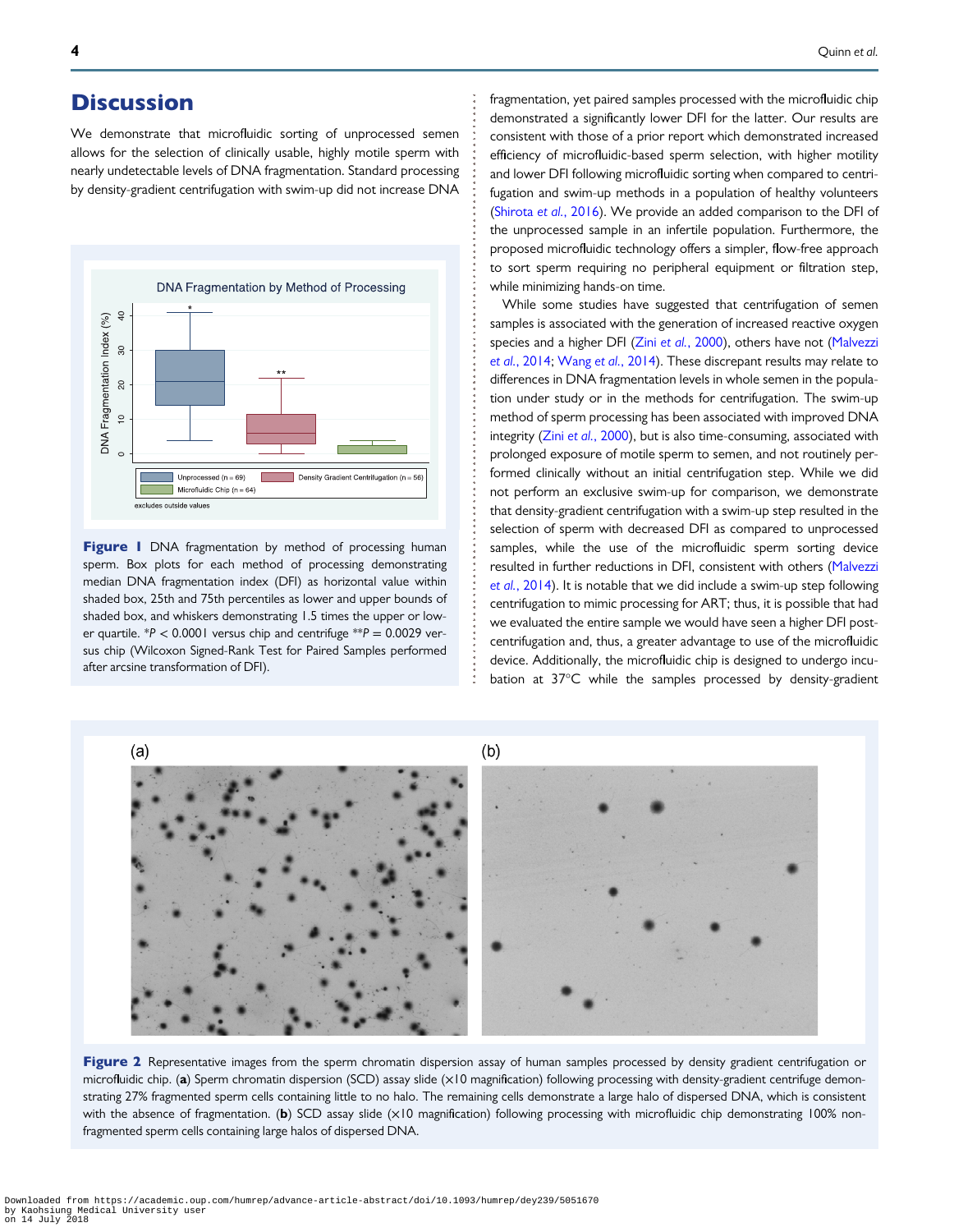<span id="page-4-0"></span>centrifugation underwent a similar duration of incubation for swim-up at room temperature. Prior reports have suggested that incubation at room temperature yields lower or equivalent DFI when compared with incubation at 37°C ([Matsuura](#page-5-0) et al., 2010; [Repalle](#page-5-0) et al., 2013). Thus, the difference in incubation temperatures between groups would only be expected to bias toward the null hypothesis, making our finding of improved DFI after processing with the chip compared with centrifuged samples more notable.

Microfluidic sperm processing offers an alternative to traditional sperm separation procedures wherein highly motile sperm are isolated from an unprocessed sample. While progressive motility and DFI are improved via processing by a microfluidic chip, sperm concentrations are consistently reduced, reflecting the highly selective nature of the device. Furthermore, a single microfluidic chip is not capable of processing an entire ejaculate and, therefore, will not isolate all motile sperm. Nevertheless, in our study, the processed samples uniformly had sufficient sperm for ICSI.

The clinical utility of the assessment of sperm DNA fragmentation remains in question because of inconsistent associations between DNA integrity and clinical outcomes. However, variable results may relate to small sample sizes, inappropriate or absent controls, and poorly validated thresholds for test results [\(Practice Committee of the](#page-5-0) [American Society for Reproductive Medicine, 2013](#page-5-0)). Furthermore, retrospective reports of outcomes between patients with a high or low DFI may have failed to reveal a consistent clinical impact due to the unmatched nature of these comparisons, i.e. individuals with high or low DFI are likely to differ in other important ways that may have a greater association with clinical outcomes. Finally, assessment of DNA fragmentation is usually performed on samples not used clinically. Therefore, it is unclear whether a DFI assessment performed on a diagnostic sample is truly representative of the sperm selected for fertilization in a treatment cycle in which clinical outcomes are obtained.

Nevertheless, high levels of DNA fragmentation have been associated with poor outcomes in IVF, in particular, poor blastulation and increased rates of pregnancy loss ([Larson-Cook](#page-5-0) et al., 2003; Seli [et al.](#page-5-0), [2004](#page-5-0); Zini et al.[, 2008](#page-5-0)). As a result, antioxidants, and, for some, surgical sperm retrieval have been advocated for men with high levels of sperm DNA fragmentation (Bradley et al., 2016; [Esteves](#page-5-0) et al., 2015). However, in our study, processing with a microfluidic sperm sorting device allows for a reduction in DFI from >30% in the highly fragmented unprocessed samples to near undetectable levels, without the need for medical or surgical intervention. There has not previously existed an opportunity to process sperm for clinical use to achieve an undetectable level of DNA fragmentation. Randomized studies are needed to determine if this selection affords a difference in clinical outcomes.

#### Study strengths, limitations and future directions

As this is a laboratory study using discarded, de-identified samples, no clinical data are available to describe the population under study. Nevertheless, given the inclusion of samples from patients undergoing evaluation for infertility rather than healthy volunteers or previously identified male factor cases, it is likely to represent the population being seen and treated in an infertility practice. Had we limited the study to those with known male factor infertility, we would likely have seen a greater impact of processing with microfluidic sperm sorting due to a higher baseline DFI (Belloc et al., 2014) and an even greater potential for improvement with a highly selective device.

Additionally, while data have demonstrated associations between high DFI and poor outcomes with IVF/ICSI, there are limited data illustrating improvements in clinical outcomes with reduction in DFI. As this study utilized discarded, non-clinical samples we do not have clinical outcome data. For this reason, we have initiated a RCT of microfluidic sperm sorting versus standard sperm processing to examine differences in meaningful clinical outcomes between these interventions (NCT 030854233).

### Conclusion

Microfluidic sorting of unprocessed semen allows for the selection of clinically usable highly motile sperm with nearly undetectable levels of DNA fragmentation.

### Authors' roles

M.M.Q. was involved in the acquisition, analysis, and interpretation of data in addition to drafting and revising the article. L.Z., S.R. and K.O. were involved in the acquisition and analysis of data in addition to the revision of the article. M.I.C. provided contributions to conception and design of the article and its revision. U.D. and M.P.R. were involved in the conception and design of the article, interpretation of data and drafting/revision of article. All authors have given final approval of the version of the article to be submitted for consideration.

### Funding

None.

### Conflict of interest

U.D., PhD is the co-founder and Scientific Advisor for DxNow Inc., LevitasBio Inc., and Koek Biotech. Mitchell Rosen, MD is a member of the Clinical Advisory Board for DxNow Inc.

### References

- Asghar W, Velasco V, Kingsley JL, Shoukat MS, Shafiee H, Anchan RM, Mutter GL, Tüzel E, Demirci U. Selection of functional human sperm with higher DNA integrity and fewer reactive oxygen species. Adv Healthcare Mater 2014;3:1671–1679.
- Azo Z, Moradi K, Cote RJ, Datar RH. Size-based and non-affinity based microfluidic devices for circulating tumor cell enrichment and characterization. In: Cote RJ, Datar RM (eds). Circulating Tumor Cells. Cham, Switzerland: Springer, 2016, 29–45.
- Barratt CL, Aitken RJ, Bjorndahl L, Carrell DT, de Boer P, Kvist U, Lewis SE, Perreault SD, Perry MJ, Ramos L et al. Sperm DNA: organization, protection and vulnerability: from basic science to clinical applications a position report. Hum Reprod 2010;25:824–838.
- Belloc S, Benkhalifa M, Cohen-Bacrie M, Dalleac A, Amar E, Zini A. Sperm deoxyribonucleic acid damage in normozoospermic men is related to age and sperm progressive motility. Fertil Steril 2014; 101:1588-1593.
- Bradley CK, McArthur SJ, Gee AJ, Weiss KA, Schmidt U, Toogood L. Intervention improves assisted conception intracytoplasmic sperm